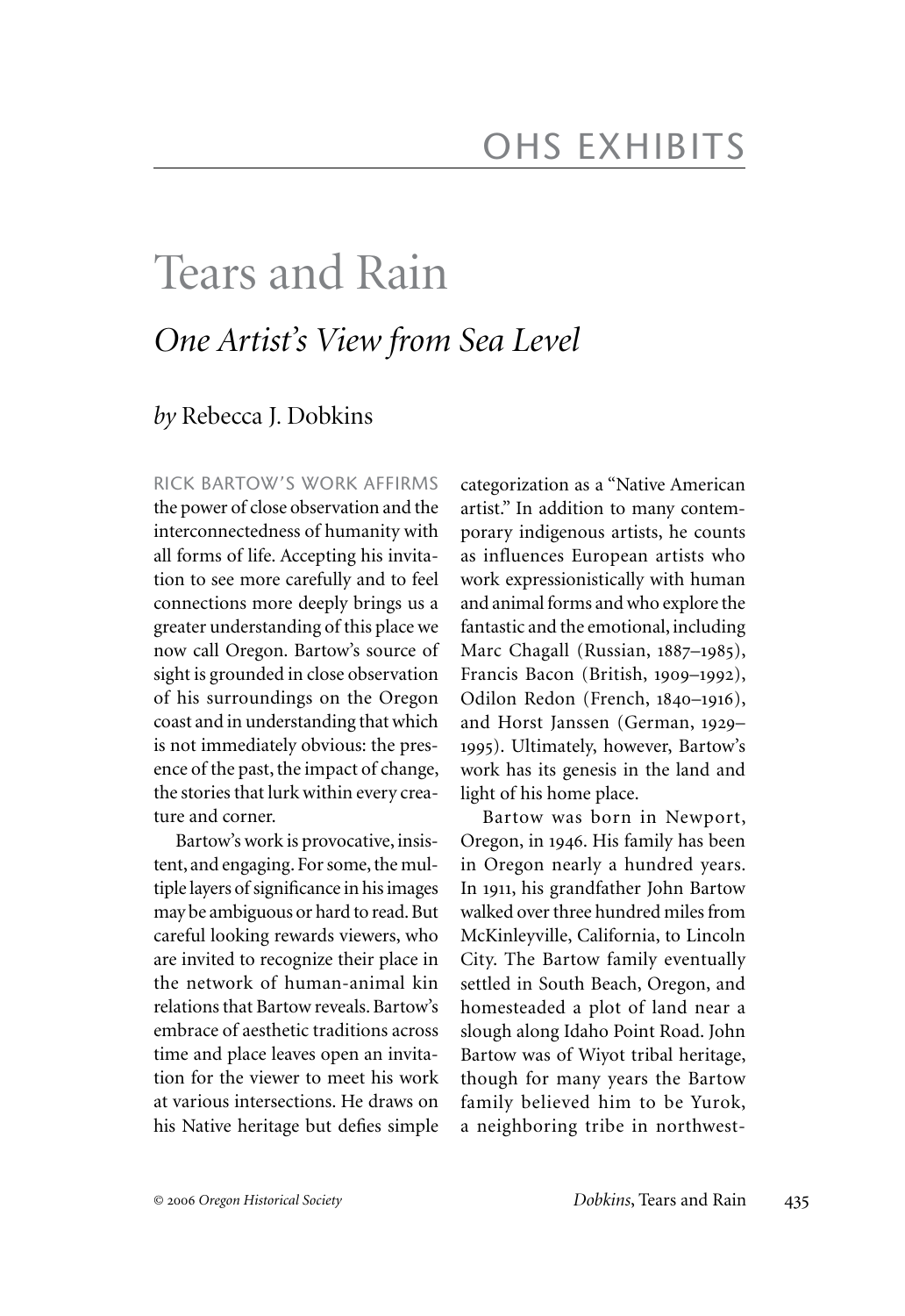

*Rick Bartow,* Guardian*, 2005, pastel, mixed media. 10" x 4" x 4" (Courtesy of Froelick Gallery, Portland, OR)*

ern California. Such misidentification is not uncommon in families with Indian heritage, because of the complex history of displacement and relocation of Native communities. John Bartow and his family developed bonds with the local Indian community at the Siletz Reservation, itself made up of diverse tribal groups from western and southern Oregon and northwestern California. Rick still nurtures those bonds.

John Bartow and his wife Jessie had six children, including Rick's father Richard, who married a non-Indian neighbor, Mabel Nelson. When Rick was just five years old, his father Richard died, and Richard's twin Bob played an important role as mentor and surviving link to Rick's paternal lineage and Native heritage. Rick's uncle was closely connected to the land, and shared with him observations of — and conversations with — creatures in the slough and near the shore where the Bartow family lived. Rick and his family (son Booker, daughter Lilly, and wife Karla Malcolm) still call

that land home. Hawk, eagle, elk, and deer teem around the nearby Yaquina Bay mudflats, even as encroaching development displaces them, pushing them closer to the Bartow front door.



*Rick Bartow,* Seeking the Medicine*, 2005, wood, 25" x 26" x 16" (Courtesy of Froelick Gallery, Portland, OR)*

In many ways, Bartow's childhood and early youth in Newport were much like that of any other small-town kid, particularly after his mother married Andrew Mekemson, who Bartow considers a beloved second father. From an early age, he had been drawn to art, and that tendency was encouraged by his parents and paternal aunt. In high school, he began playing the guitar and bongos, discovering the music that remains an important part of his life as an accomplished blues musician. He made important connections with art instructors by going to what is now Southern Oregon University in Ashland, Oregon, to take a workshop with Joseph Magnani and winning an

art competition that brought him to the attention of Hal Chambers. At the time, Chambers was chair of the art department at Western Oregon State College (now Western Oregon University) in Monmouth, where Bartow eventually enrolled to study secondary art education.

Bartow was married by the time he graduated from college in 1969, after which he was quickly drafted into the army. As for many in his generation, Vietnam was profoundly life altering. Bartow was in Vietnam from 1969-1971 and, along with his duties as a teletype operator, his talents as a musician were put to work. He played with a band that first appeared in officers' clubs but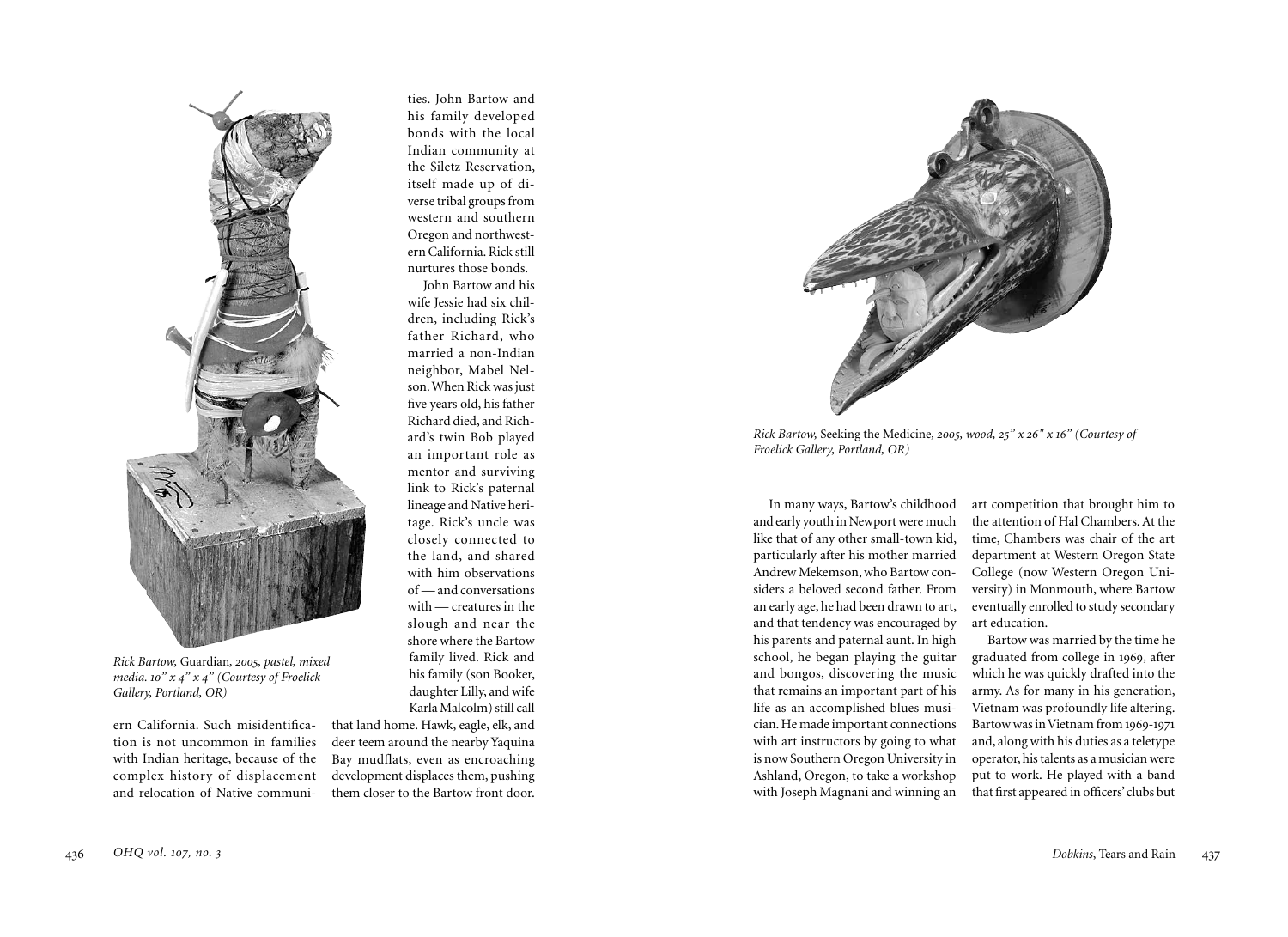

*Rick Bartow working on* Crow Ghost*, 2006, wood and metal, 25" x 204 " x 7 "*

was later sent to perform at a military hospital to boost morale. There, Bar tow was overwhelmed by seeing the wounded and dying.

Bartow earned a Bronze Star for his abstract artist Drake Deknatel. service in Vietnam, but carried more than that honor home from the war. He has been very frank about the way he felt after leaving Vietnam. Survivor's guilt followed him home, and his world fell apart. He had nightmares, went through a divorce, took a series of odd jobs, and lost control of his drinking. Today, we identify the condition he and many other veterans suffered through as Post-Traumatic Stress Disorder. The rawness of the Vietnam experience and

the chaos left in its wake are sources of the powerful emotions expressed in Bartow's work, though not the only ones. Through all the struggles of the 1970s, Bartow continued to draw, pri marily with black graphite on paper. Bartow says that creating art at that time was therapeutic; in fact, he says it remains so and that doing the work is what keeps him at peace.

#### IN THE MID 1980 S, BARTOW'S

drawings came to the attention of William Jamison and Jeffrey Thomas, owners of what was then the most prominent art gallery in Portland, the Jamison Thomas Gallery. Jamison and Thomas began representing Bar tow in their galleries in Portland and New York, and Jamison in particular developed a close and trusting rela tionship with Bartow. Bartow admired Jamison's judgment and vision, and felt supported by Jamison to pursue his not easily characterized work. During that period, he developed friendships with other Pacific Northwest artists such as Lillian Pitt and Joe Feddersen, who were also of Native heritage, and

By 1987, Bartow's career was es tablished enough that he was able to leave his job as an educational aide in the Lincoln County schools and create art full-time. His world was expand ing through increased contact with other artists and through international travel, and he worked to integrate those new influences with his personal vision. In the early 1990s, Bartow trav eled to Germany and Japan, where he had solo shows. His work was included

B

*Rick Bartow,* Crow Ghost*, 2006, wood and metal, 25 " x 204 " x 7 "*

in an important exhibition organized by the Heard Museum in Phoenix, Arizona, in 1991, *Shared Visions: Native American Painters and Sculptors in the Twentieth Century*, which traveled to New Zealand. As a result, he was in vited to an international gathering of indigenous artists in New Zealand in 199 5, an experience that exponentially enlarged his sphere of personal and aesthetic influences.

Since the mid 1990s, Bartow has continued to win national and inter national recognition. With the help of Charles Froelick, Bartow's dealer since William Jamison died from complica tions of AIDS in 199 5, his work is now part of many important collections, including the Smithsonian's National Museum of the American Indian. In 2001, Bartow's career reached a new pinnacle with the award of two impor tant national fellowships, the Eiteljorg

Fellowship for Native American Fine Art and the Flintridge Foundation Award for Visual Artists.

## BARTOW'S WORK STEMS FROM

his family's homestead near Yaquina Bay — and often is literally of that place through the incorporation of found objects — but is not regional in a way that is limiting. As Bartow puts it, he is looking at things "right here" and responding to them. That response is informed by his knowledge of a wide array of art historical moments and cultural heritages. He addresses the predicament and opportunity of the contemporary human condition, one in which the world is full of intersec tions and disjunctures.

The carving *Seeking the Medicine* (200 5) illuminates all this. It began as a hollow log that Bartow dragged up from the beach and that sat outside his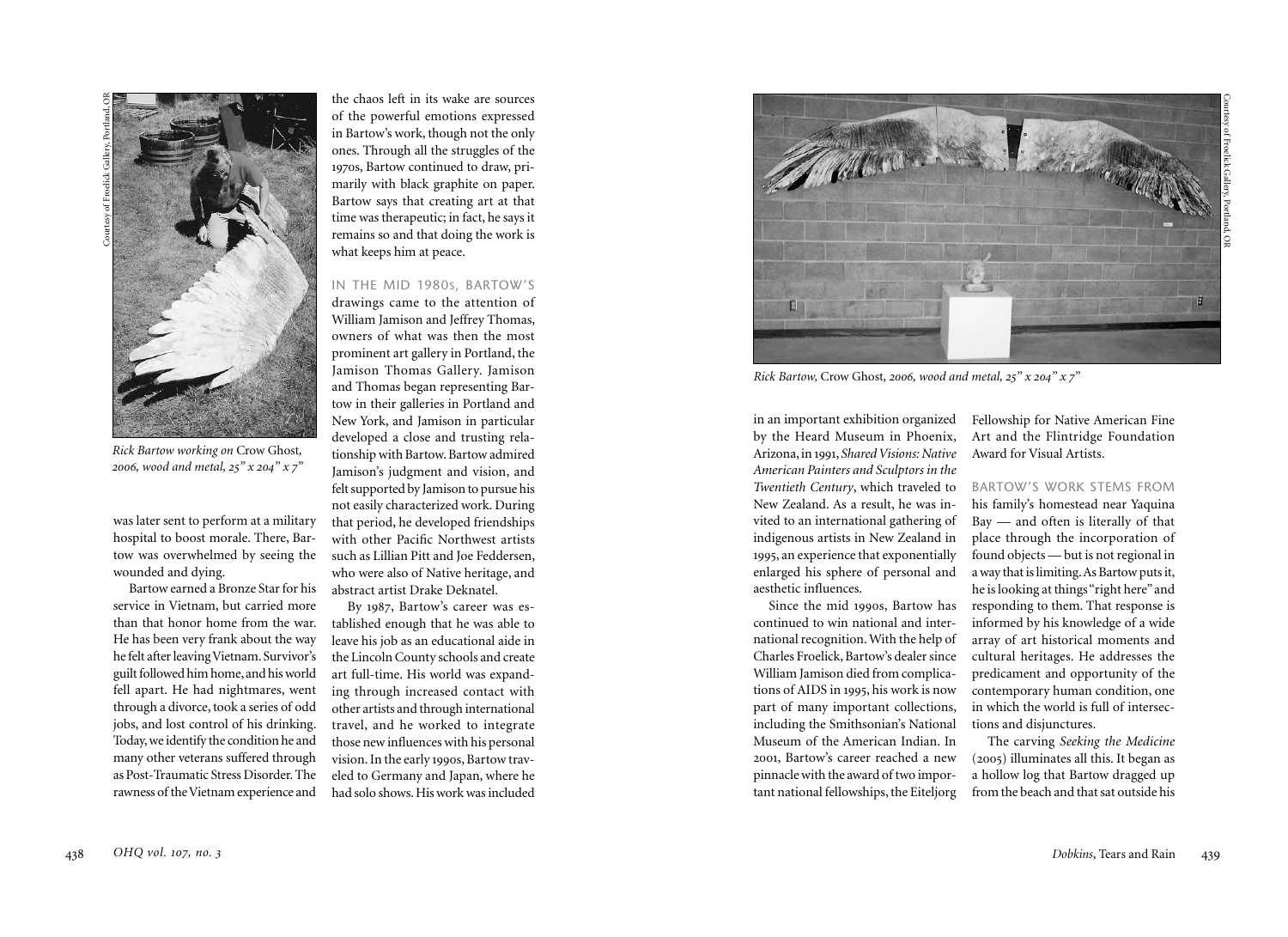

with the man's wings referencing the flight to the next world and the scroll at top cryptically alluding to water, the life-giver. The outsized proportion of crow to man is a reminder of the dimensions of the environment and the spiritual universe; there is something greater than us. The carving reflects Bar tow's familiarity with Northwest coast carv ing traditions — the human/animal ico nography, the use of red and black on cedar, and the location of the human figure within the mouth of the bird — yet is clearly not derivative of those traditions in a simple way. The work springs from Bartow's experi ence and choices, not directly from design conventions of Northwest coast art.

work alludes to the cycle of death and life,

*Rick Bartow,* Predator's Dream*, 2004, pastel, 40 " x 26 "*

studio for several years. Eventually, he realized he could carve a notch in it, and the V would become a beak. The crow holds inside his open beak a man who is himself birdlike, with wings and a beaked forehead. Birds are indicator species, and their abundant presence signals a healthy environment. Thus, the medicine sought is that which will lead to a thriving environment. The

*Crow Ghost* extends the conversa tion about what is to be learned from close observation. It, too, is a way of Bartow articulating what he sees in the place he dwells within and mak ing his understanding manifest in order to share it with viewers. During frequent visits to a seriously ill friend, Bartow kept seeing a crow with white

feathers. By doing some research, he learned that a small percentage of crows have white mark ings. These wings refer ence that white crow and the ghostliness of such a creature. As Bartow puts it, the crow's job, as told in much Native mythology, is to pass between what was and what is; in legend, the crow can go places we cannot and can return to where we are. *Crow Ghost* is reflective of this spiritual and physical passage. Its monumental scale — seventeen feet in breadth — speaks to the power of that journey, and its distressed surface gives additional dimen sion to the work. Crow's job is also to

irritate, to humble, to trail after and torment.

With its metal disks clacking, *Crow Rattle* has the voice of Crow, crassly calling out, heckling, drowning out other sounds. Bartow talks about this piece as something related to the sweathouse he is part of at Siletz and the lessons he has learned in ceremonies there. He speaks about the sweathouse as the place where his experience as a veteran and his gifts as an artist were first honored. Over the years, he has made many rattles, just for the joy of making them, and has passed them on to others, who may



*Rick Bartow,* Crow Rattle*, 2000, wood and metal, 16 " x 12 " x 4 "*

then use them in sweathouse or other ceremonies. The rattles have a living voice; they are meant to be in motion and make sound. Their forms are in spired by found objects and sticks and by Mexican folk art rattles made out of colorful soda bottle caps.

In many of his mixed media pieces, Bartow animates or, sometimes, reani mates found objects. A few years ago, he acquired old museum mounts of animal skeletons. Bartow connects the skulls with other found objects — sticks, bones, yarn, buttons, claws